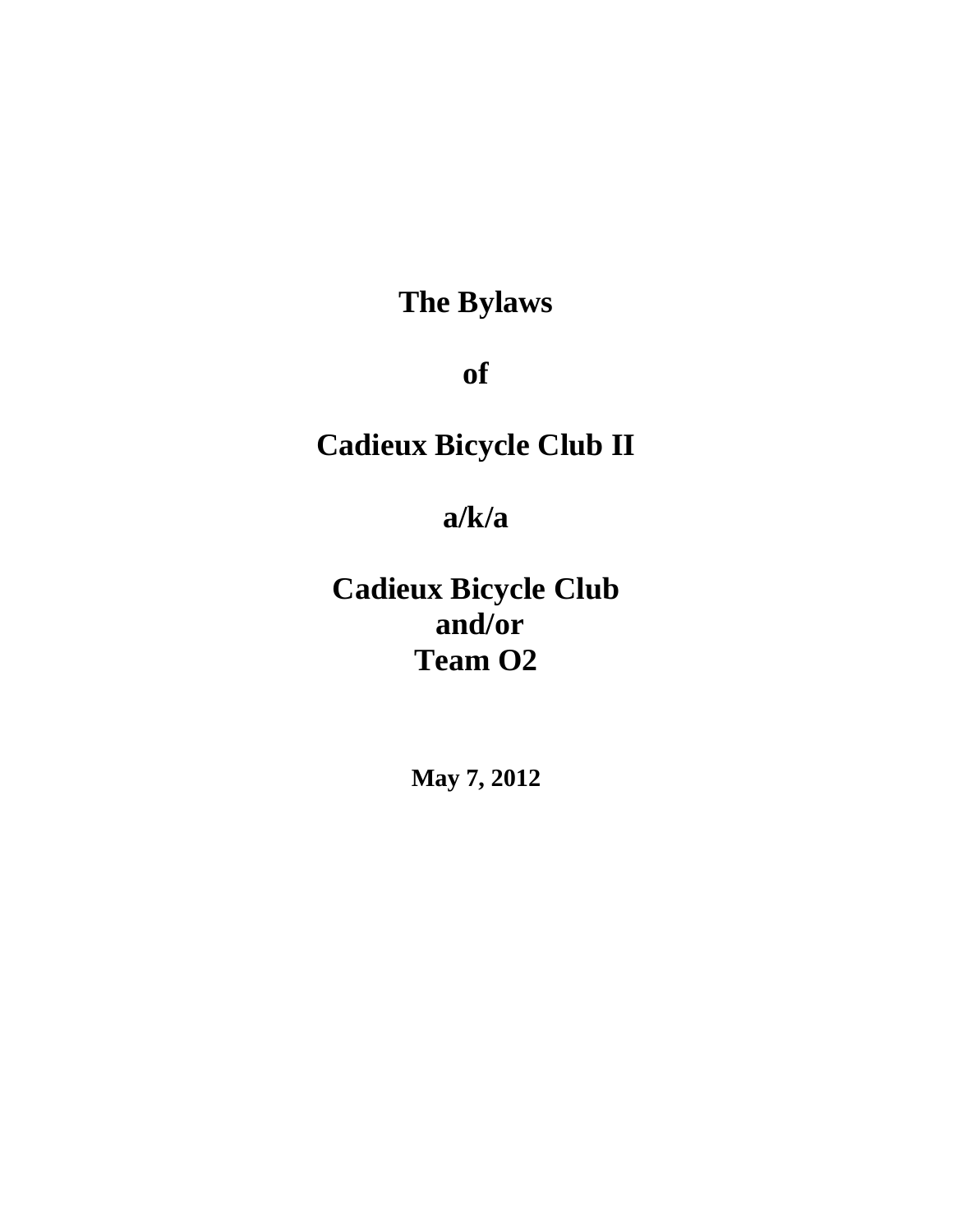#### **ARTICLE I NAME**

Section 1.1 **Name**. The name of the organization shall be the Cadieux Bicycle Club II ("CBC"), which may also operate under the assumed names Cadieux Bicycle Club or Team 02 Club (the "Club") , or other such assumed names as the Board of Directors may determine.

Section 1.2 **Registration**. CBC is incorporated as a nonprofit corporation under the laws of the State of Michigan.

### **ARTICLE II PURPOSE**

The purpose or purposes for which CBC is organized are to promote and encourage bicycling on roads, trails, and tracks. The corporation engages, educates, and trains new and experienced cyclists and promotes the development of cycling skills, experience, and abilities. The corporation promotes bicycle racing and the development of skills and abilities for bicycle racers and fosters bicycle sports competition and supports the development and growth of athletes for such competitions. The corporation promotes bicycling with special events, such as the Dabaets-Devos Bicycle Race and organizes various rides at all ability levels for its members. The corporation supports various charities and organizes rides to fund raise for those charities.

#### **ARTICLE III MEMBERSHIP**

To qualify for membership in the CBC an individual must pay CBC's yearly dues on or before date of the Annual General Meeting of Members ("AGM"). Upon payment of such dues, the individual becomes a member of CBC. Anyone who has not paid dues by such date shall be ineligible to vote at the annual meeting. Each member shall be eligible to vote for Officers to represent them and their interests on the Board of Directors. The Board of Directors may request that the members vote on such matters as the Board of Directors deems advisable.

#### **ARTICLE IV MEMBER MEETINGS**

Section 4.1 **Annual Meeting**. The AGM shall take place on a date and time set by the Board of Directors. The purpose of the AGM shall be to elect the Board of Directors.

Section 4.2 **Special Meetings**. A special meeting may be called by the President. The Board of Directors shall determine the date, time, and place of the special meeting.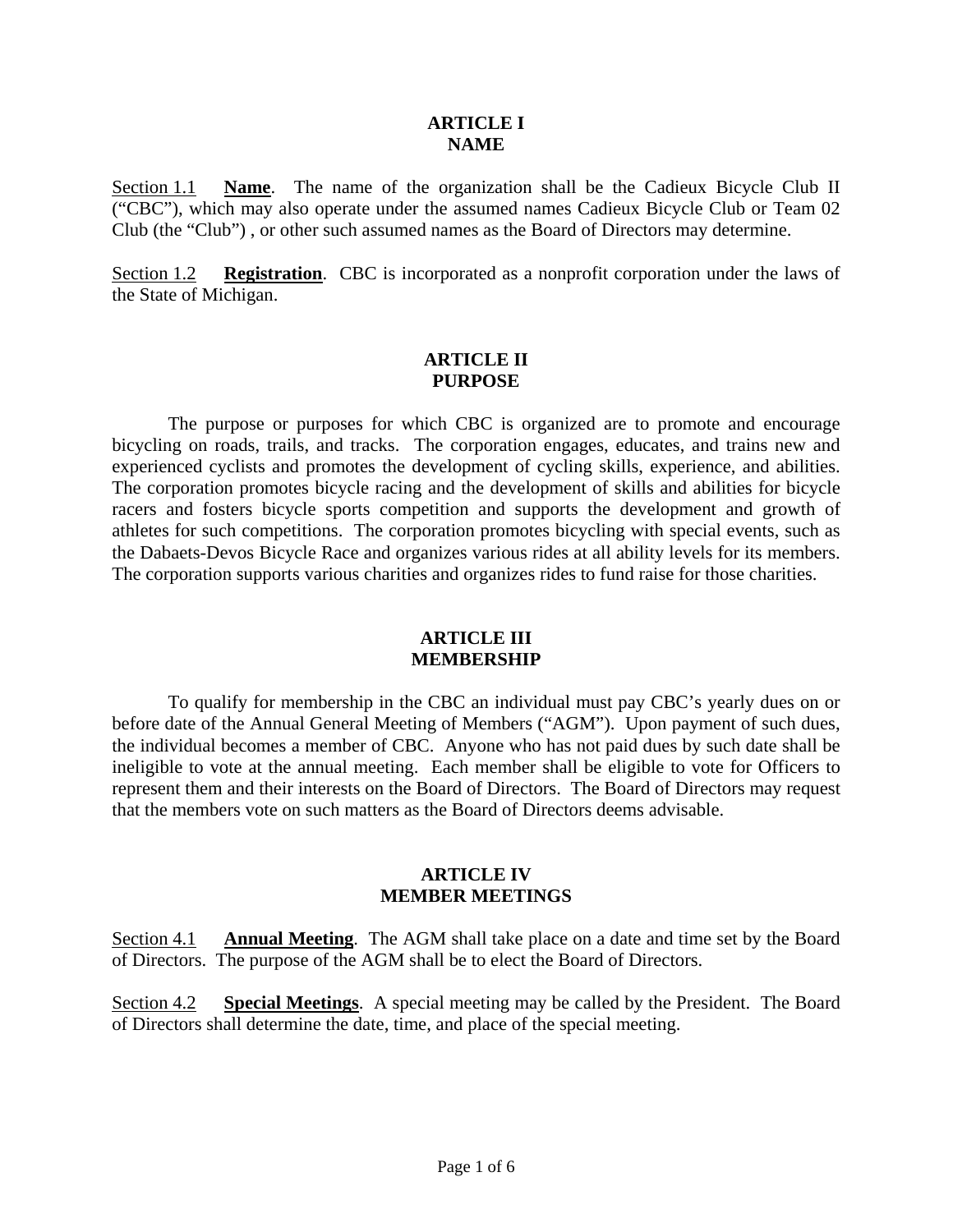Section 4.3 **Notice of Meetings**. Notice of the time, place, and purpose of a meeting of members shall be given to all members either by first class mail or electronic communication (e.g., e-mail, Facebook, or Yahoo! Group) not less than ten (10) days nor more than sixty (60) days before the date of the meeting.

Section 4.4 **Quorum**. The actual number of members present at the meeting shall constitute a quorum.

Section 4.5 **Voting**. Each member in good standing, as determined by the Board of Directors, shall be entitled to one (1) vote on each matter on which the member is entitled to vote.

Section 4.6 **Proxies**. Members may not vote by proxy.

Section 4.7 **Chairperson**. The President shall preside at all meetings of the members. In the President's absence, the First Vice President, or in his/her absence, another Officer may be chosen by the Officers present at the meeting, shall preside as the chairperson of the meting.

## **ARTICLE V BOARD OF DIRECTORS**

Section 5.1 **Number**. The Board of Directors shall be comprised of five (5) individual Officers. The number of Officers may be increased or decreased by a vote of a majority of Officers then in office. In no event shall the number of Officer positions be less than required by applicable state law.

Section 5.2 **Election and Term**. Officers shall be elected to the Board of Directors and to serve as one of the positions set forth in Section 5.4 by a majority vote of the members. An Officer shall serve for a one (1) year term. An Officer shall hold office for the term for which he/she was elected until the Officer's successor is elected or until the Director's resignation or removal.

## Section 5.3 **Duties**.

A. The Board of Directors establishes the vision, and sets both the short term and the long-term club goals and strategy for CBC.

B. The Board of Directors shall monitor the receipt and distribution of all funds of CBC.

C. The Board of Directors shall be responsible for the daily operations of the organization and shall address any conflicts, situations, program changes and any or all other organizational issues or matters as needed.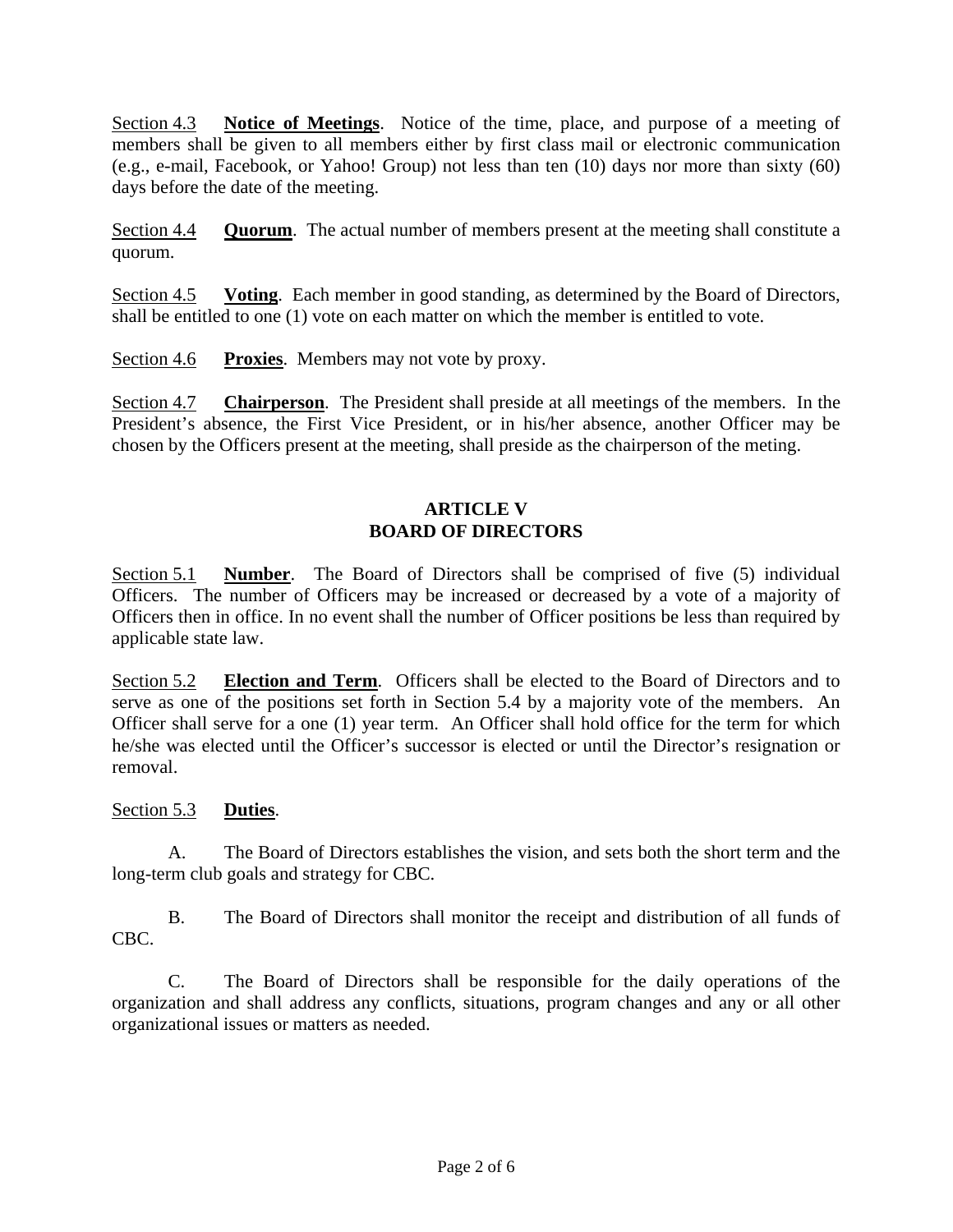D. The Board of Directors shall review all unfavorable incidents involving members, Officers, related parties, property, or the image of the CBC and shall determine and impose any sanctions it deems appropriate to prevent or discourage any further unfavorable actions.

E. The Board of Directors interprets the intended meaning of any articles of the Bylaws of CBC, or the operating guidelines of CBC and shall further determine the manner in which the provisions of these governing documents shall be applied.

 F. The Board of Directors shall have the authority to form and manage standing committees in accordance with Article VII of these Bylaws.

## Section 5.4 **Officer Positions and Duties**.

A. The President shall preside at all meetings of the CBC, serve as an ex officio member of all committees, appoint committee chairpersons with the approval of the Board of Directors. The President shall appoint one or more individuals to serve on a nominating committee, which will prepare a slate of Officer candidates and present such slate to the members for their vote at the AGM. The nominating committee shall seek Officer nominations from the members.

B. The First Vice President shall act as an aid to the President, perform the duties of the President in the absence or disability of that position and perform other duties as delegated by the President.

C. The Second Vice President shall act as an aid to the President and perform other duties as delegated by the President.

D. The Secretary shall keep an accurate record of all Board of Directors and membership meetings, handle all correspondence as delegated by the President, keep minutes for all Board of Directors and membership meetings, notify all members of meetings and perform other duties as delegated by the President.

E. The Treasurer shall maintain custody of all the funds of the CBC and make disbursements as authorized by the Board of Directors, keep a full and accurate account of receipts and expenditures, present a monthly financial statement or as requested by the Board of Directors, prepare a annual report based on a fiscal year from January 1 to December 31 ensure that all federal and state tax forms are completed and filed by the deadlines on behalf of CBC and perform other duties as delegated by the President.

Section 5.5 **Removal**. Any Officer may be removed from the Board of Directors for unsatisfactory performance by a three-fifths (3/5) vote of the Officers eligible to vote. No Officer whose removal is being considered shall participate in the vote for such removal.

Section 5.6 **Vacancies**. In the event of a vacancy in the office of President, the First Vice President shall assume the duties of the President for the remaining un-expired term. If the First Vice President is unable or unwilling to serve as the President, the Board of Directors shall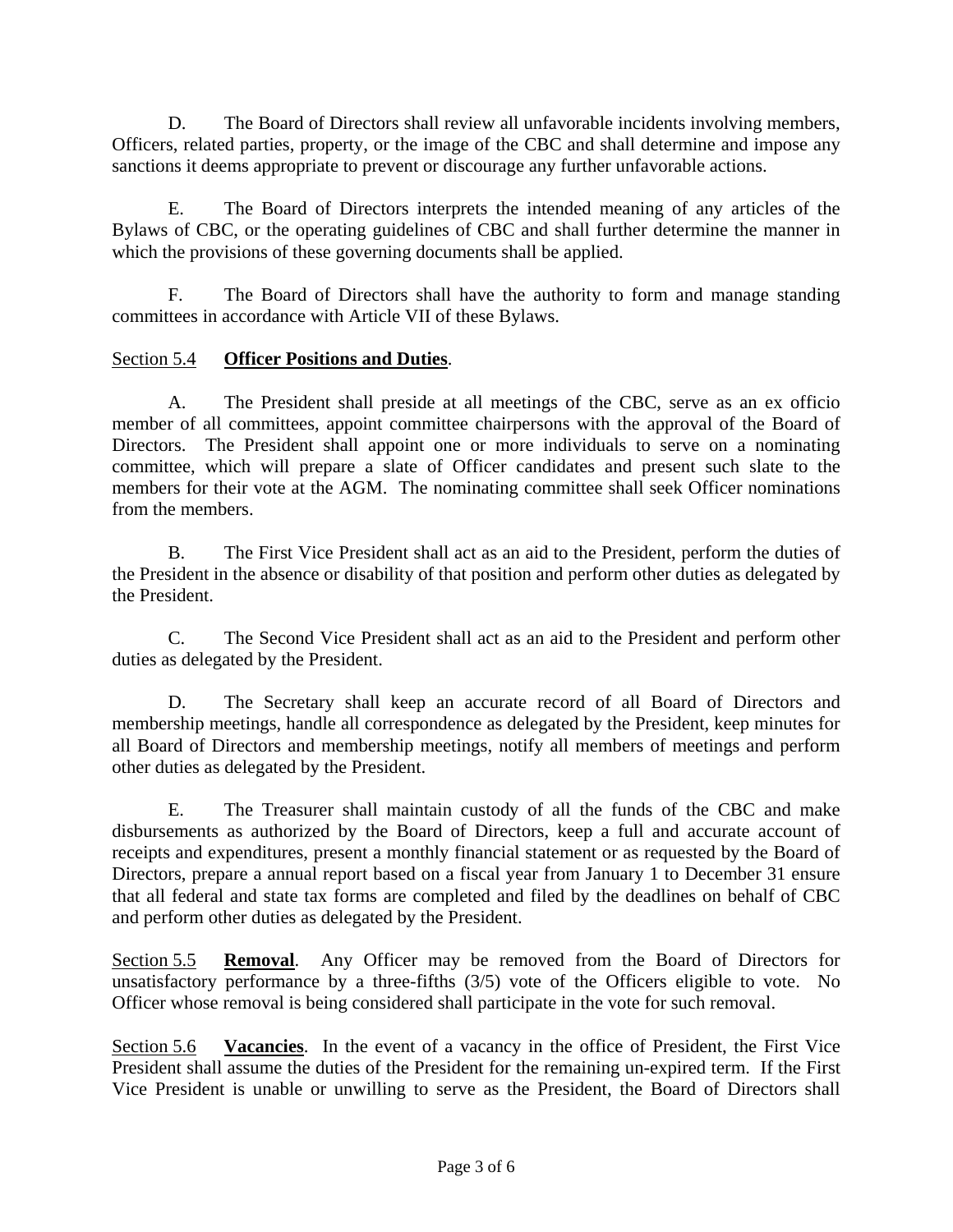appoint an individual to serve the remaining un-expired term. The Board of Directors shall also appoint an individual to serve the remaining term for any other vacated office. The appointed individual shall serve for the un-expired portion of the term. Any vacancies on the Board of Directors, other than President, as a result of any reason other than the expiration of terms of office shall be filled by a majority vote of the remaining Officers for the remaining un-expired term.

Section 5.7 **Meetings**. The annual meeting of the Board of Directors shall take place on a date and time set by the Board of Directors. The Board of Directors shall also meet for regular meetings for such business as may properly come before the Board of Directors on dates and times as set by the Board of Directors.

Section 5.8 **Special Meeting**. Special meetings of the Board of Directors may be called by the President or a majority of the Board of Directors.

Section 5.9 **Notice**. Notice of the time, place, and purpose of a meeting of the Board of Directors shall be given to all Directors by first class mail or electronic communication (e.g., email, Facebook, or Yahoo! Group) not less than three (3) days before the date of the meeting.

Section 5.10 **Quorum**. The presence of at least three-fifths (3/5) of the Officers shall constitute a quorum.

Section 5.11 **Voting**. Each Officer shall be entitled to one (1) vote on each matter properly presented for a vote at the meeting. In the event of a deadlock, the vote of the President shall be determinative.

Section 5.12 **Proxies**. Officers may not vote by proxy.

Section 5.13 **Compensation**. Officers shall not receive compensation for serving in their positions on the Board of Directors. Officers may be reimbursed for expenses incurred for or on behalf of CBC, upon approval of the Board of Directors.

Section 5.14 **Remote Participation**. The Board of Directors is authorized to meet by telephone conference or through other electronic means.

#### **ARTICLE VI COMMITTEES**

Section 6.1 **Committees**. The Board of Directors may create such committees as it may deem necessary to promote the objectives and carry out the work of CBC, including but not limited to the following:

> Executive Committee Membership Committee Race Committee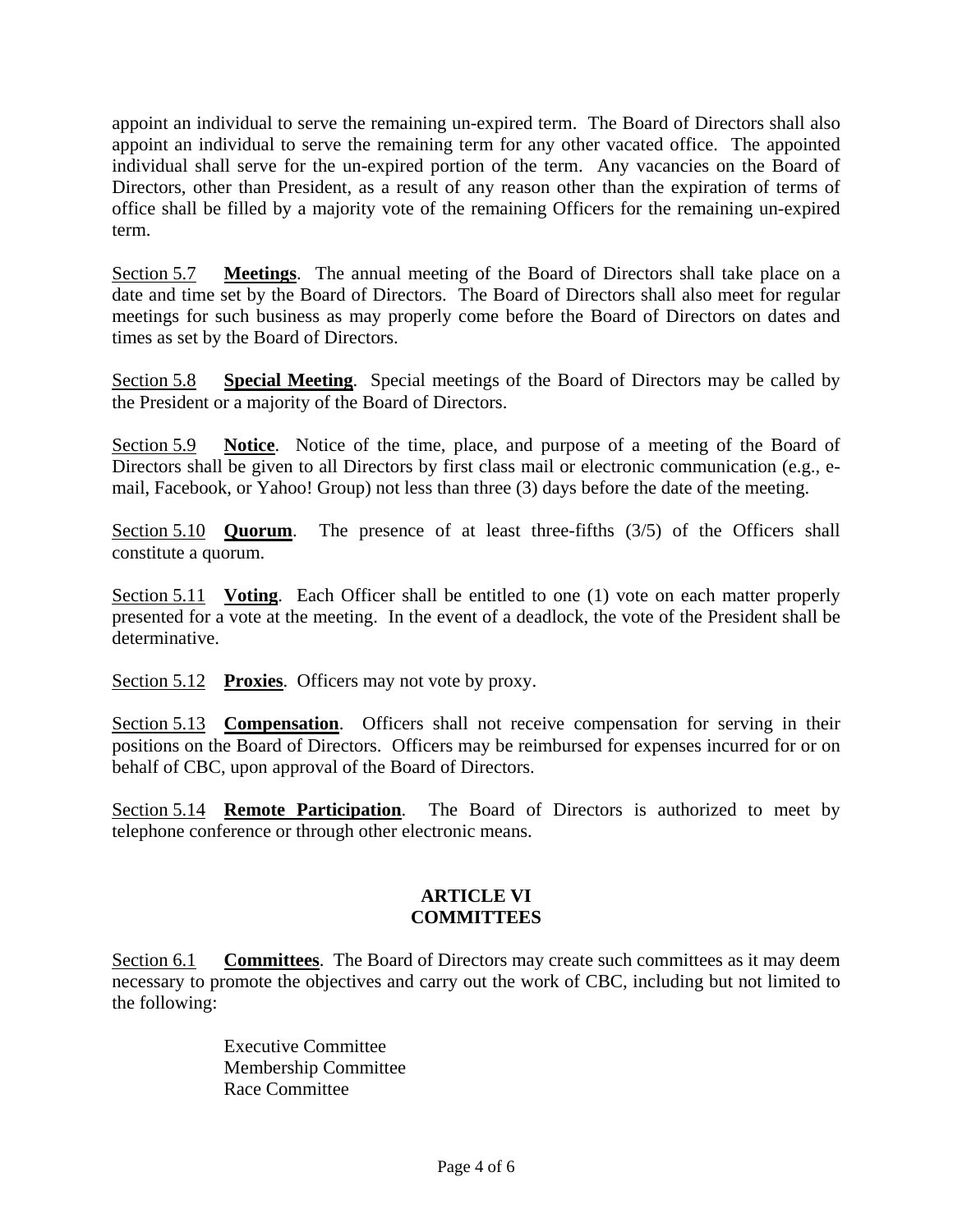Ride/Charitable Event Committee Clothing Committee

Section 6.2 **Committee Reports and Approval**. The Chairpersons of all such committees shall present plans of work and shall report the activities of their respective committees to the Board of Directors. No committee work shall be undertaken without the approval of the Board of Directors.

Section 6.3 **Composition.** Committees may be comprised of any combination of members, Officers, or other individuals appointed by the Board of Directors as it may deem necessary to promote the objectives and carry out the work of CBC.

## **ARTICLE VII INDEMNIFICATION**

Section 7.1 **Indemnification and Insurance**. CBC shall, to the fullest extent now or hereafter permitted by law, indemnify any Officer, volunteer director or volunteer officer as defined under the Michigan Nonprofit Corporation Act, or authorized agent of CBC, who was, is, or has been threatened to be made, a party to any threatened, pending, or completed civil action, suit or proceeding, whether it be criminal, administrative or investigative in nature (including for breach of fiduciary duty), by reason of the fact that such person is or was an Officer, volunteer director, volunteer officer, member, or authorized agent, and was serving at the request of the Board of Directors.. This indemnification shall be against expenses (other than taxes, penalties, or expenses of correction) including reasonable attorneys' fees (which expenses may be paid by CBC in advance of the final disposition of such action, suit or proceeding as provided by law), actually and reasonably incurred by such person in connection with such action, suit or proceeding if such person acted (or refrained from acting) in good faith and in a manner such person reasonably believed to be in or not opposed to the best interests of CBC and such person is either successful in his or her defense or the proceeding is terminated by settlement, and such person has not acted willfully and without reasonable cause with respect to CBC duties concerned. CBC may purchase and maintain insurance on behalf of any such person against any liability (including penalties, taxes, expenses of correction, judgments, settlements or expenses) asserted against him or her and incurred by him or her in any such capacity or arising out of his or her status as such, whether or not CBC would have the power to indemnify him or her against such liability under the provisions of this Article or under the provisions of Sections 561 through 565 of the Michigan Nonprofit Corporation Act, or such provisions enacted in substitution therefor.

Section 7.2 **Rights to Continue**. The indemnification herein provided for shall continue as to a person who has ceased to be an Officer, volunteer director, volunteer officer, or authorized agent of CBC and, to the extent provided in a resolution of the Board of Directors or in any contract between CBC and such person, may continue as to a person who has ceased to serve in that capacity. Any indemnification of a person who was entitled to indemnification after such person ceased to be a Officer, volunteer director or volunteer officer, or authorized agent shall inure to the benefit of the heirs, personal representatives and administrators of such person.